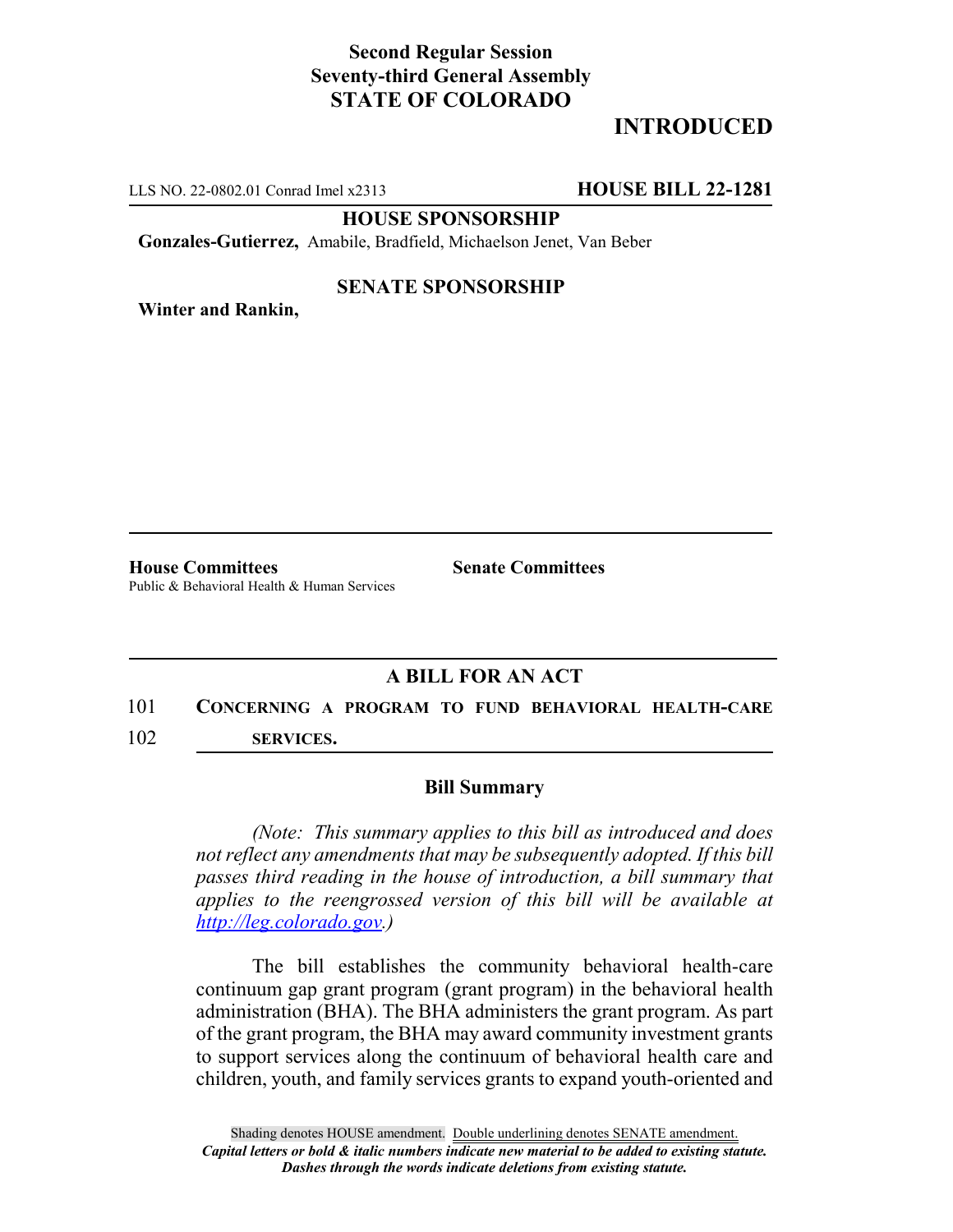family-oriented behavioral health-care services. A community-based organization, local government, or nonprofit organization is eligible for a grant award.

The BHA must develop a behavioral health-care services assessment tool that grant applicants can use to identify regional gaps in services on the behavioral health-care service continuum. In awarding grants, the BHA shall give preference to applicants providing a service that addresses a gap in services identified with the assessment tool.

In order to receive a grant, an applicant must submit an application and identify a source of contributing funds or nonfinancial contributing resources, such as in-kind contributions, that directly support the behavioral health-care services provided with the grant award.

Each grant recipient must report to the BHA information about the use of the grant award. The state department of human services must include information about the grant program in its annual "State Measurement for Accountable, Responsive, and Transparent (SMART) Government Act" hearing.

The bill appropriates \$90 million from the behavioral and mental health cash fund to the state department for the grant program.

<sup>1</sup> *Be it enacted by the General Assembly of the State of Colorado:* 2 **SECTION 1. Legislative declaration.** (1) The general assembly 3 declares that it intends to further the goals declared by the behavioral 4 health transformational task force, established by the general assembly in 5 2021, which includes ensuring that: 6 (a) Those with the highest needs get the care they need when they 7 need it; 8 (b) People can access a behavioral health-care service when they 9 need it and as early in the continuum as possible; 10 (c) People with behavioral health-care needs are connected to 11 services across the behavioral health-care the continuum; 12 (d) Equitable, culturally responsive, inclusive, effective, and 13 high-quality services are available in all regions across Colorado; 14 (e) The state has a trained, qualified, and diverse workforce that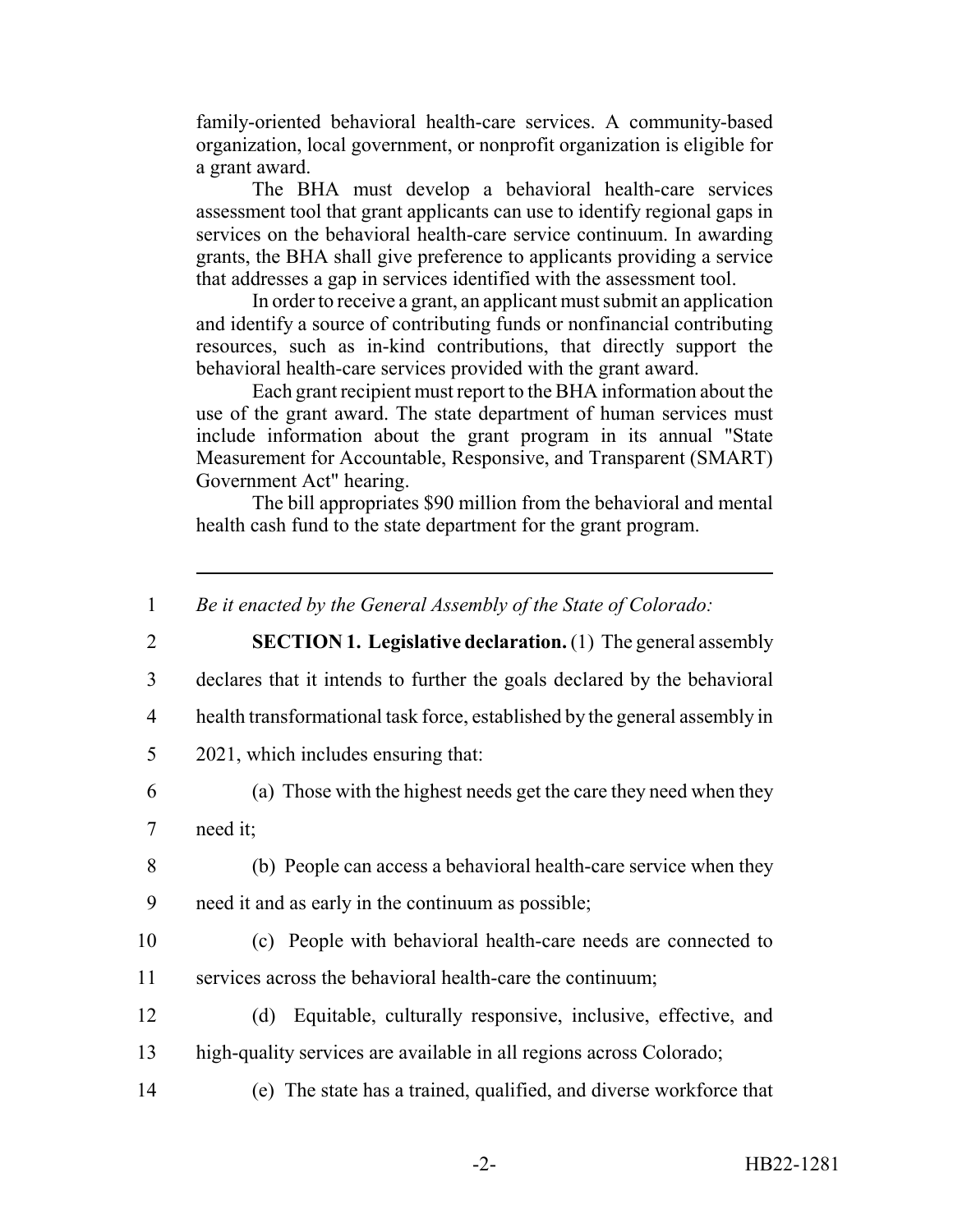is sufficient to meet the needs of Coloradans; and

- (f) There is integration and parity between physical and behavioral health.
- 

(2) The general assembly further finds and declares that:

 (a) The federal government enacted the "American Rescue Plan Act of 2021" (ARPA), Pub.L. 117-2, pursuant to which Colorado received \$3,828,761,790 to mitigate the fiscal effects stemming from the COVID-19 public health emergency;

 (b) Government recipients of ARPA funds may use the funds to provide resources for governments to meet the public health and economic needs of those impacted by the pandemic in their communities. Pursuant to ARPA and subsequent federal regulations, when providing behavioral health-care services, government recipients may presume that 14 the general public was impacted by the pandemic, and they can therefore use ARPA funds to provide a broad range of behavioral health-care services to the public.

 (c) The expenditures for the community behavioral health-care continuum gap grant program, which provides grants for programs and services along the behavioral health-care continuum, are considered an allowable use under ARPA and are necessary to respond to the COVID-19 public health emergency; and

 (d) The behavioral health-care services and programs and funding for behavioral health facilities and equipment described in this act are important government services.

 **SECTION 2.** In Colorado Revised Statutes, **add** part 3 to article 60 of title 27 as follows: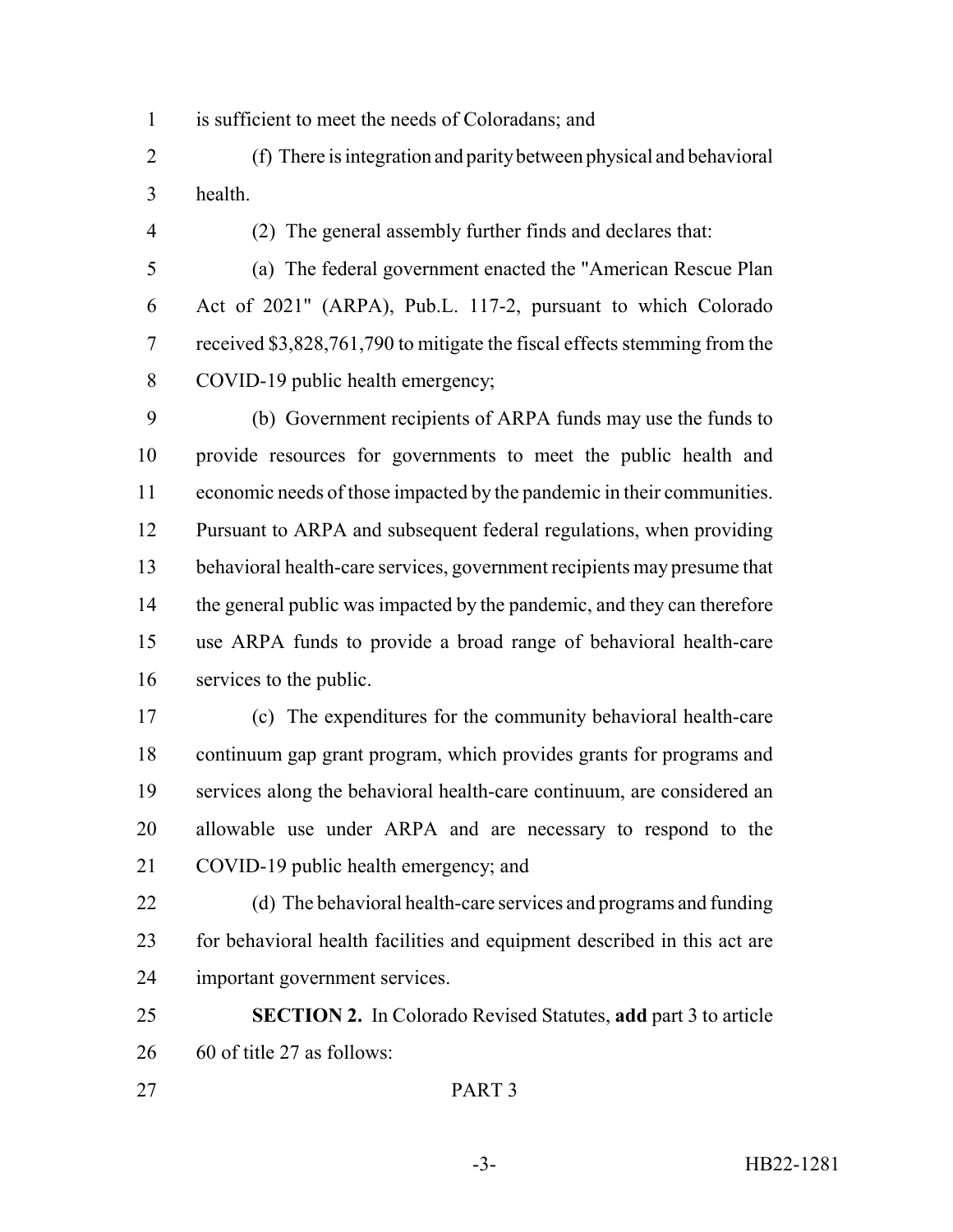| $\mathbf{1}$   | COMMUNITY BEHAVIORAL HEALTH-CARE CONTINUUM                        |
|----------------|-------------------------------------------------------------------|
| $\overline{2}$ | <b>GAP GRANT PROGRAM</b>                                          |
| 3              | 27-60-301. Definitions. As USED IN THIS PART 3, UNLESS THE        |
| 4              | <b>CONTEXT OTHERWISE REQUIRES:</b>                                |
| 5              | (1) "BEHAVIORAL HEALTH ADMINISTRATION" OR "BHA" MEANS             |
| 6              | THE BEHAVIORAL HEALTH ADMINISTRATION ESTABLISHED IN SECTION       |
| 7              | 27-60-203.                                                        |
| 8              | (2) "BEHAVIORAL HEALTH-CARE SERVICES ASSESSMENT TOOL"             |
| 9              | MEANS THE ASSESSMENT TOOL DESCRIBED IN SECTION $27-60-302$ (1)(c) |
| 10             | DEVELOPED BY THE BHA TO IDENTIFY REGIONAL GAPS IN BEHAVIORAL      |
| 11             | HEALTH-CARE SERVICES.                                             |
| 12             | (3) "CARE ACCESS POINT" MEANS A LOCATION AT WHICH A PERSON        |
| 13             | SEEKING BEHAVIORAL HEALTH CARE CAN RECEIVE CARE COORDINATION.     |
| 14             | (4) "COMMUNITY-BASED ORGANIZATION" MEANS A NONPROFIT OR           |
| 15             | FOR-PROFIT ORGANIZATION THAT PROVIDES BEHAVIORAL HEALTH-CARE      |
| 16             | SERVICES TO CLIENTS WHO ARE RECEIVING PUBLIC BENEFITS.            |
| 17             | (5) "GRANT PROGRAM" MEANS THE COMMUNITY BEHAVIORAL                |
| 18             | HEALTH-CARE CONTINUUM GAP GRANT PROGRAM ESTABLISHED IN SECTION    |
| 19             | 27-60-302.                                                        |
| 20             | (6) "LOCAL EDUCATION PROVIDER" MEANS A SCHOOL DISTRICT, A         |
| 21             | CHARTER SCHOOL AUTHORIZED PURSUANT TO PART 1 OF ARTICLE 30.5 OF   |
| 22             | TITLE 22, AN INSTITUTE CHARTER SCHOOL AUTHORIZED PURSUANT TO      |
| 23             | PART 5 OF ARTICLE 30.5 OF TITLE 22, OR A BOARD OF COOPERATIVE     |
| 24             | SERVICES AS DEFINED IN SECTION 22-5-103.                          |
| 25             | (7) "LOCAL GOVERNMENT" MEANS A COUNTY, MUNICIPALITY, CITY         |
| 26             | AND COUNTY, FEDERALLY RECOGNIZED INDIAN TRIBE, OR LOCAL           |
| 27             | EDUCATION PROVIDER.                                               |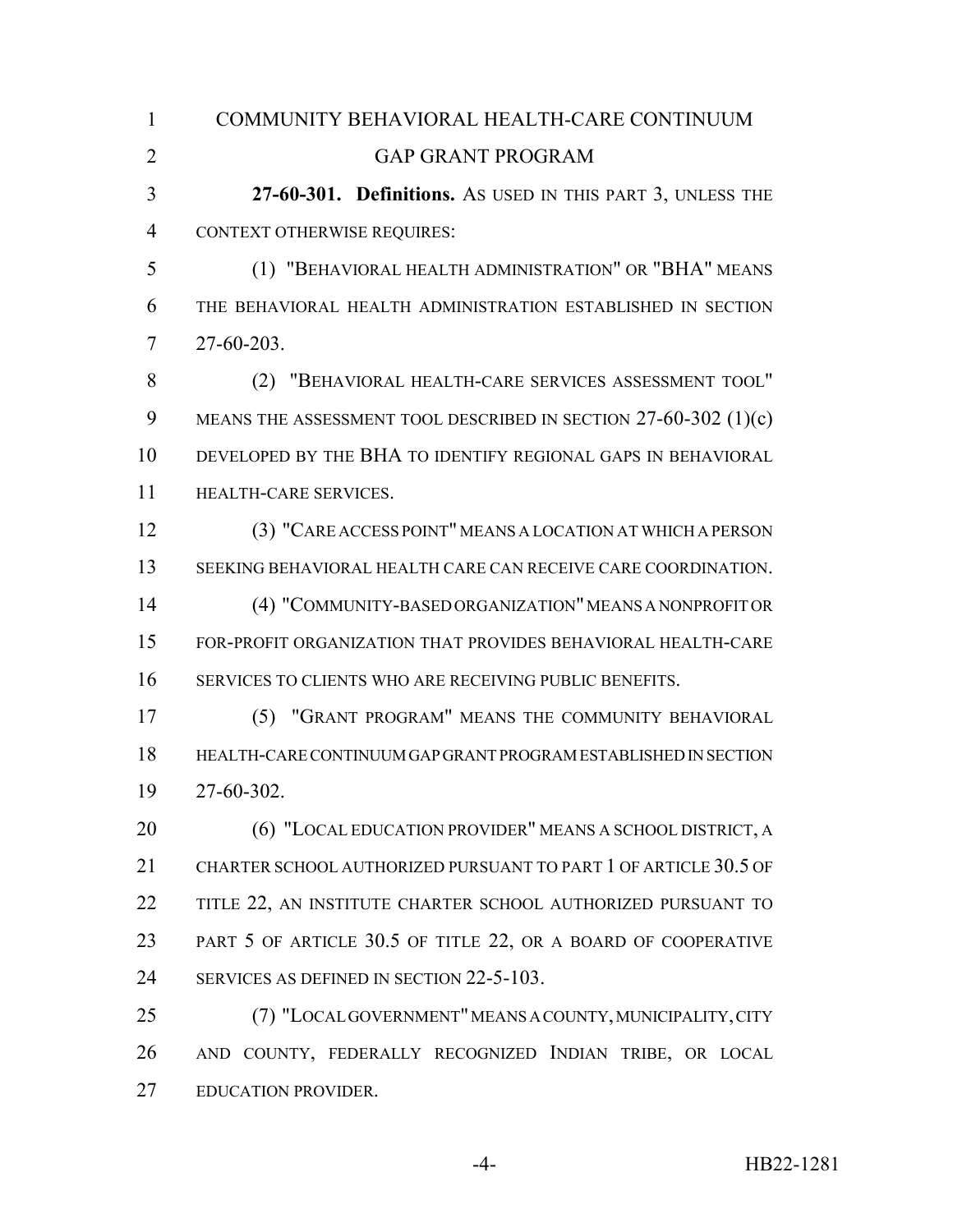(8) "MEDICATION-ASSISTED TREATMENT" OR "MAT" HAS THE 2 SAME MEANING AS SET FORTH IN SECTION 23-21-803.

 (9) "NONPROFIT ORGANIZATION" MEANS AN ORGANIZATION THAT IS EXEMPT FROM TAXATION UNDER SECTION 501 (c)(3) OF THE FEDERAL "INTERNAL REVENUE CODE OF 1986", AS AMENDED.

 **27-60-302. Behavioral health-care continuum gap grant program - established - rules.** (1) (a) THERE IS ESTABLISHED IN THE BEHAVIORAL HEALTH ADMINISTRATION THE BEHAVIORAL HEALTH-CARE CONTINUUM GAP GRANT PROGRAM TO PROVIDE GRANTS TO LOCAL GOVERNMENTS, COMMUNITY-BASED ORGANIZATIONS, AND NONPROFIT ORGANIZATIONS FOR PROGRAMS AND SERVICES ALONG THE BEHAVIORAL HEALTH-CARE CONTINUUM IN AREAS OF NEED, INCLUDING CHILDREN-ORIENTED, YOUTH-ORIENTED, AND FAMILY-ORIENTED BEHAVIORAL HEALTH-CARE SERVICES.

 (b) (I) THE BEHAVIORAL HEALTH ADMINISTRATION SHALL ADMINISTER THE GRANT PROGRAM. THE BHA SHALL CREATE A GRANT APPLICATION PROCESS AND MAKE THE PROCESS PUBLICLY AVAILABLE ON 18 ITS WEBSITE PRIOR TO ACCEPTING APPLICATIONS. THE BHA SHALL BEGIN ACCEPTING GRANT APPLICATIONS NO LATER THAN DECEMBER 31, 2022.

20 (II) THE BHA SHALL PROVIDE GRANT APPLICATION SUPPORT TO AN APPLICANT, UPON REQUEST, FROM A GRANT APPLICATION WRITING PROFESSIONAL WHO IS INDEPENDENT FROM THE GRANT PROGRAM.

 (c) THE BHA SHALL DEVELOP A BEHAVIORAL HEALTH-CARE SERVICES ASSESSMENT TOOL TO IDENTIFY REGIONAL GAPS IN SERVICES ON THE BEHAVIORAL HEALTH-CARE SERVICE CONTINUUM. THE BHA SHALL MAKE THE ASSESSMENT TOOL PUBLICLY AVAILABLE ON ITS WEBSITE PRIOR TO ACCEPTING APPLICATIONS FOR A GRANT PURSUANT TO THIS PART 3.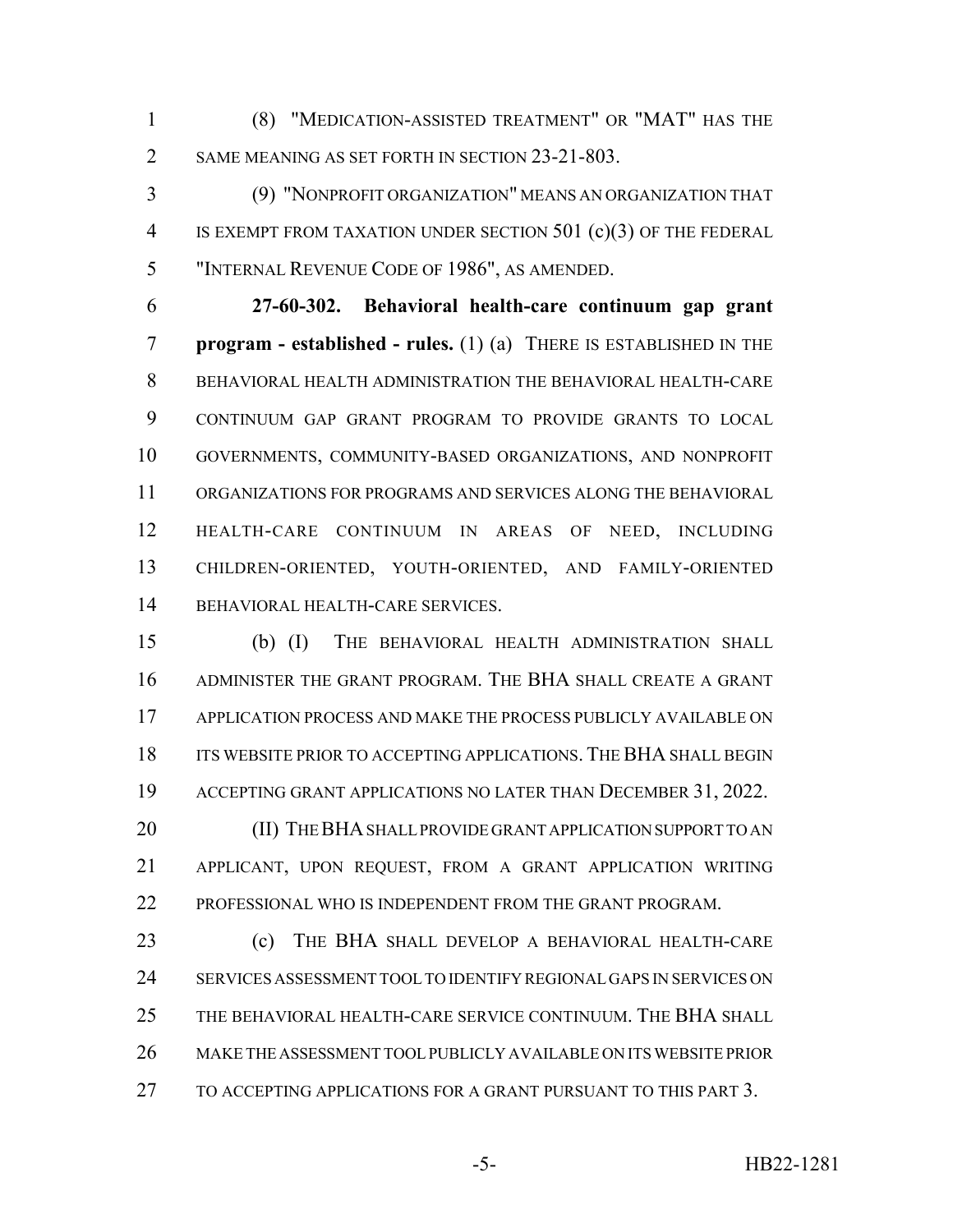(d) IN ADMINISTERING THE GRANT PROGRAM, THE BHA MAY AWARD THE FOLLOWING TYPES OF GRANTS:

 (I) COMMUNITY INVESTMENT GRANTS, AS DESCRIBED IN SUBSECTION (2) OF THIS SECTION, TO ADDRESS IDENTIFIED BEHAVIORAL HEALTH-CARE NEEDS WITH SUPPORTING SERVICES ALONG THE CONTINUUM OF BEHAVIORAL HEALTH CARE; AND

 (II) CHILDREN, YOUTH, AND FAMILY SERVICES GRANTS, AS DESCRIBED IN SUBSECTION (3) OF THIS SECTION, TO EXPAND CHILDREN-ORIENTED, YOUTH-ORIENTED, AND FAMILY-ORIENTED BEHAVIORAL HEALTH-CARE SERVICES.

 (2) **Community investment grants.** (a) AS PART OF THE GRANT 12 PROGRAM, THE BHA SHALL AWARD GRANTS TO INVEST IN AND ADDRESS IDENTIFIED BEHAVIORAL HEALTH-CARE NEEDS IN THE GRANT APPLICANT'S COMMUNITY.

 (b) A COMMUNITY-BASED ORGANIZATION, LOCAL GOVERNMENT, OR NONPROFIT ORGANIZATION IS ELIGIBLE FOR A COMMUNITY INVESTMENT GRANT.

 (c) (I) A COMMUNITY INVESTMENT GRANT AWARD MAY BE USED FOR EVIDENCE-BASED OR EVIDENCE-INFORMED SERVICES ALONG THE BEHAVIORAL HEALTH-CARE CONTINUUM, INCLUDING PREVENTION, TREATMENT, CRISIS SERVICES, RECOVERY, HARM REDUCTION, CARE NAVIGATION AND COORDINATION, TRANSITIONAL HOUSING, SUPPORTIVE HOUSING, AND RECOVERY HOMES, AND FOR CAPITAL EXPENDITURES RELATED TO PROVIDING THESE SERVICES. A COMMUNITY INVESTMENT GRANT AWARD MAY ALSO BE USED TO EXPAND CAPACITY FOR EXISTING TREATMENT, PROGRAMS, OR SERVICES WITHIN THE GRANT RECIPIENT'S 27 JURISDICTION OR SERVICE AREA.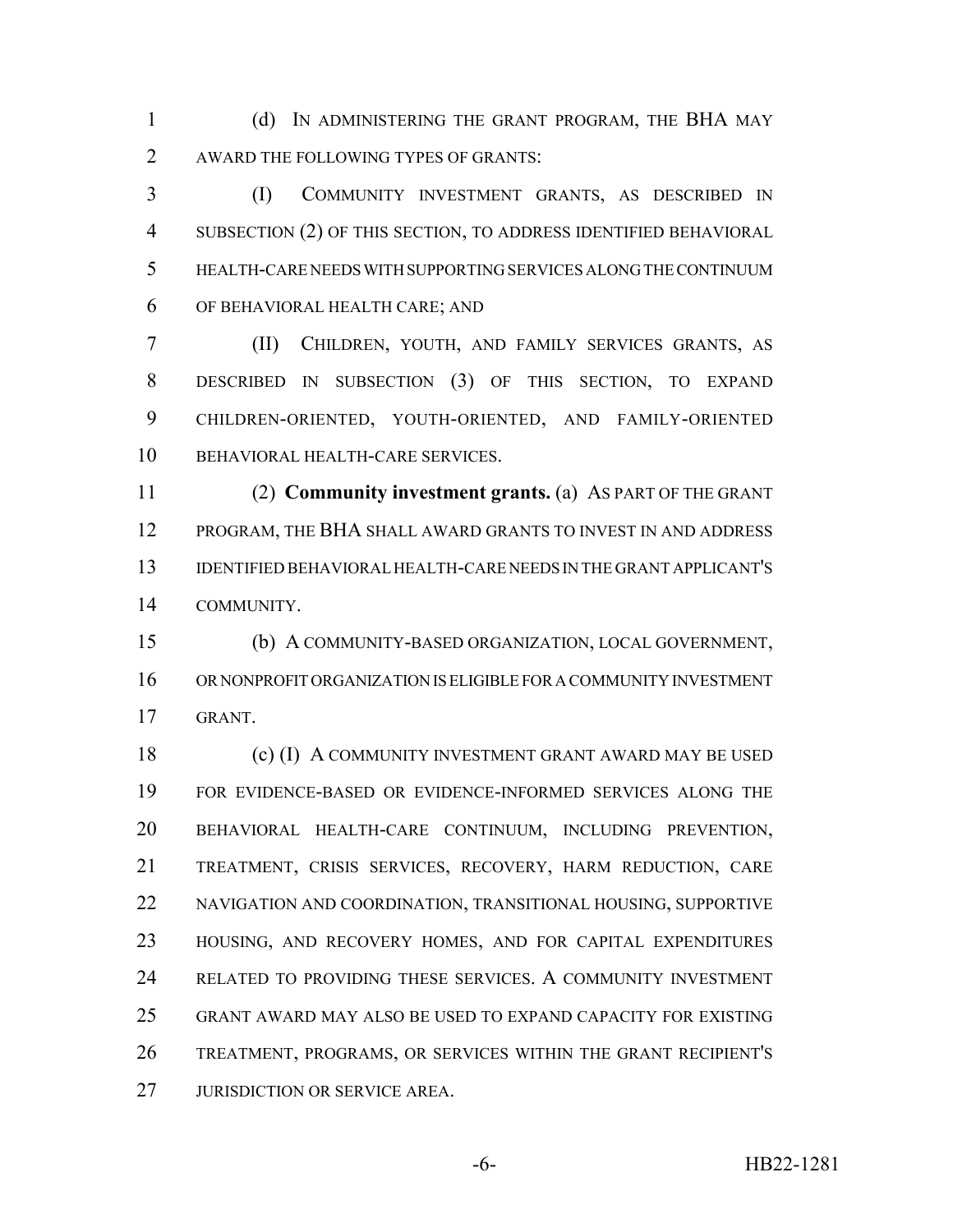(II) IF THE GRANT RECIPIENT IS A NONPROFIT ORGANIZATION THAT IS A HOSPITAL, IT MAY USE A GRANT AWARD TO REDESIGN ACCESS TO SUBSTANCE USE DISORDER TREATMENT, CREATE TELEHEALTH PARTNERSHIPS WITH AN APPROVED PROVIDER TO SUPPORT MEDICATION-ASSISTED TREATMENT AND OUTPATIENT SERVICES, AND FUND START-UP COSTS FOR MOBILE MAT UNITS THAT SERVE RURAL AREAS, COLLECTIVELY AND COMMONLY KNOWN AS "TREATMENT ON DEMAND".

 (3) **Children, youth, and family services grants.** (a) AS PART OF THE GRANT PROGRAM, THE BHA SHALL AWARD CHILDREN, YOUTH, AND FAMILY SERVICES GRANTS TO EXPAND CHILDREN-ORIENTED, YOUTH-ORIENTED, AND FAMILY-ORIENTED BEHAVIORAL HEALTH-CARE SERVICES WITH THE GOAL OF ESTABLISHING A CARE ACCESS POINT IN EACH HEALTH SERVICES AREA, AS DESIGNATED BY THE HEALTH RESOURCES AND SERVICES ADMINISTRATION IN THE FEDERAL DEPARTMENT OF HEALTH AND HUMAN SERVICES, IN COLORADO.

 (b) A COMMUNITY-BASED ORGANIZATION; LOCAL GOVERNMENT; LOCAL COLLABORATIVE MANAGEMENT PROGRAMS, AS DESCRIBED IN SECTION 24-1.9-102; LOCAL JUVENILE SERVICES PLANNING COMMITTEE CREATED PURSUANT TO SECTION 19-2.5-302; OR NONPROFIT ORGANIZATION IS ELIGIBLE FOR A CHILDREN, YOUTH, AND FAMILY SERVICES GRANT.

 (c) A CHILDREN, YOUTH, AND FAMILY SERVICES GRANT AWARD 23 MAY BE USED FOR:

 (I) ESTABLISHING AND OPERATING A CHILDREN-ORIENTED, YOUTH-ORIENTED, AND FAMILY-ORIENTED CARE ACCESS POINT THAT IS PHYSICALLY CONNECTED TO A FAMILY RESOURCE CENTER, AS DEFINED IN SECTION 26-18-102, OR A FACILITY THAT PROVIDES BEHAVIORAL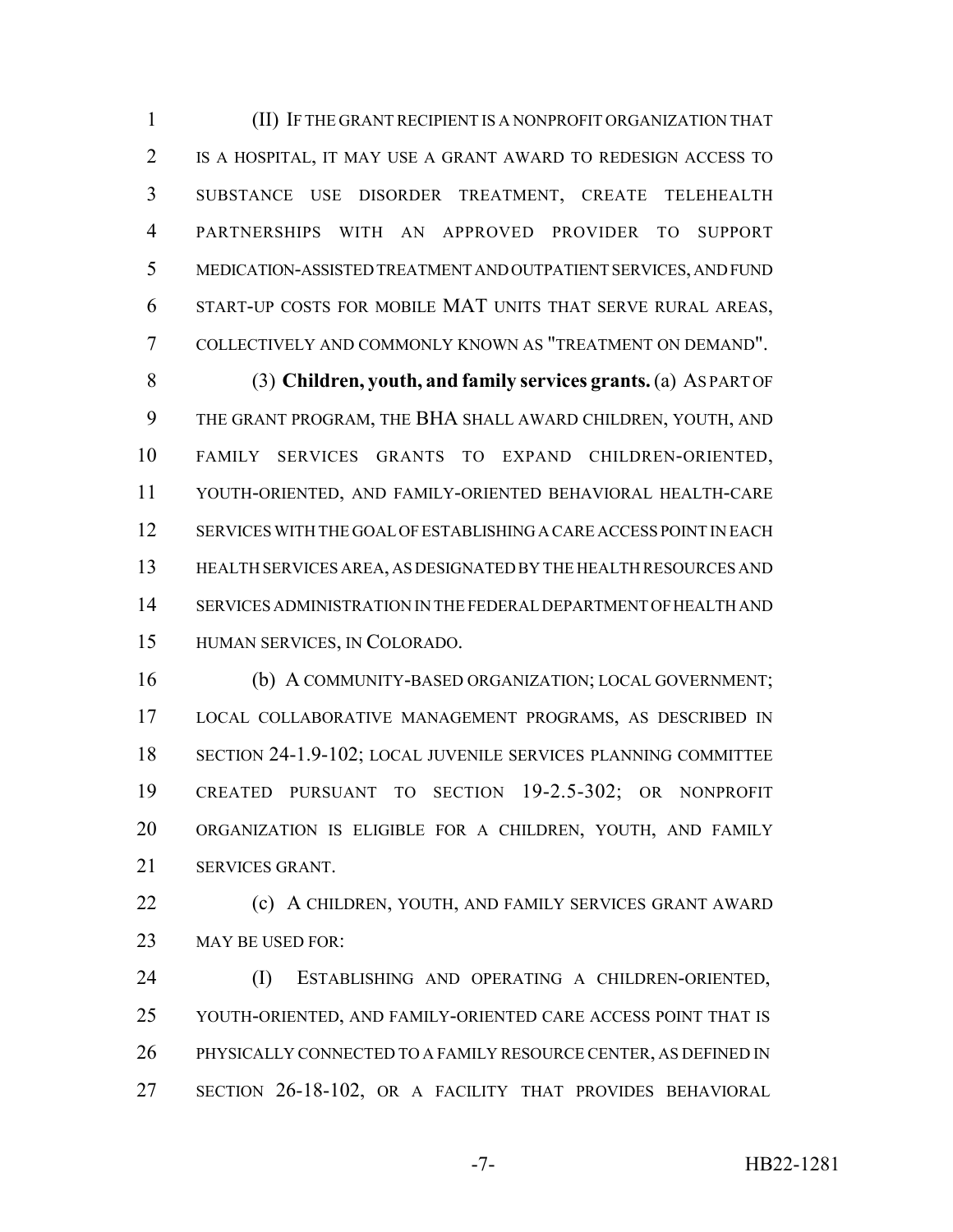HEALTH-CARE TREATMENT;

 (II) CHILDREN-ORIENTED, YOUTH-ORIENTED, AND FAMILY-ORIENTED BEHAVIORAL HEALTH-CARE NAVIGATION AND COORDINATION SERVICES;

 (III) EXPANDING EVIDENCE-BASED OR EVIDENCE-INFORMED BEHAVIORAL HEALTH-CARE TREATMENT, INCLUDING SUBSTANCE USE DISORDER TREATMENT, FOR CHILDREN, YOUTH, AND FAMILIES;

 (IV) INTENSIVE OUTPATIENT SERVICES, INCLUDING HIGH-FIDELITY WRAPAROUND YOUTH MOBILE RESPONSE AND EXPANDED CAREGIVER INTERVENTIONS; AND

 (V) CAPITAL EXPENDITURES RELATED TO PROVIDING THE 12 TREATMENT AND SERVICES DESCRIBED IN THIS SUBSECTION (3)(c).

 **27-60-303. Grant program application - criteria - contributing resources - award - rules.** (1) IN ORDER TO RECEIVE A GRANT, AN ENTITY MUST USE THE BEHAVIORAL HEALTH-CARE SERVICES ASSESSMENT TOOL TO IDENTIFY GAPS IN BEHAVIORAL HEALTH-CARE SERVICES IN THE REGION SERVED BY THE GRANT AWARD AND SUBMIT AN APPLICATION TO 18 THE BHA. AT A MINIMUM, THE APPLICATION MUST INCLUDE:

 (a) WHETHER THE GRANT IS A COMMUNITY INVESTMENT GRANT, AS DESCRIBED IN SECTION 27-60-302 (2), OR A CHILDREN, YOUTH, AND FAMILY SERVICES GRANT, AS DESCRIBED IN SECTION 27-60-302 (3);

22 (b) THE REQUESTED AMOUNT OF THE GRANT AWARD AND A DESCRIPTION OF THE SERVICE THAT WILL BE PROVIDED WITH THE GRANT AWARD;

 (c) A DEMONSTRATION OF THE NEED FOR THE SERVICE THAT WILL 26 BE PROVIDED, INCLUDING WHETHER THE SERVICE ADDRESSES A GAP IN SERVICES IDENTIFIED BY THE APPLICANT;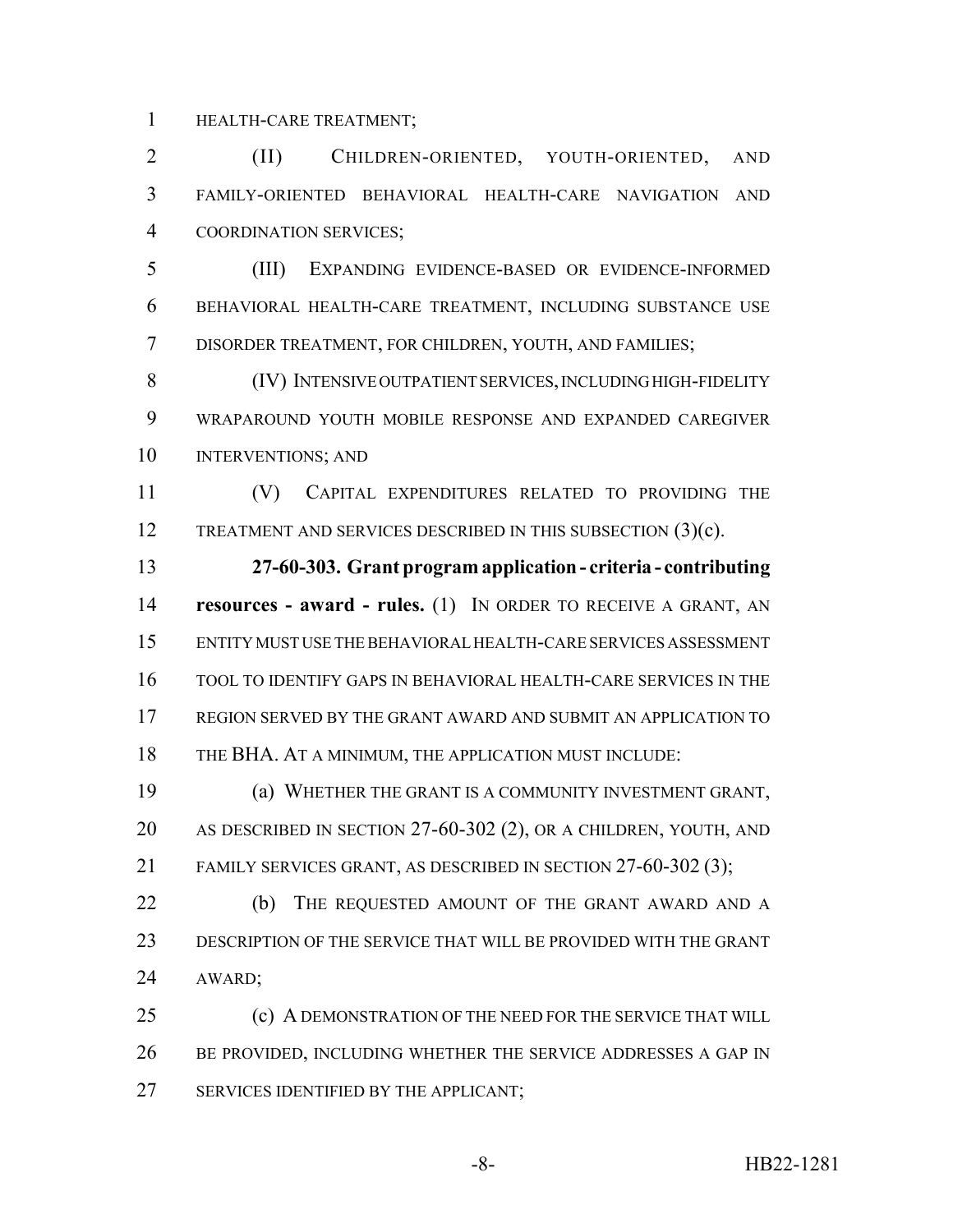1 (d) THE SOURCE OF CONTRIBUTING FUNDS OR NONFINANCIAL CONTRIBUTING RESOURCES, AS DESCRIBED IN SUBSECTION (3) OF THIS SECTION, OR WHETHER THE APPLICANT IS REQUESTING A WAIVER FROM 4 THE CONTRIBUTING FUNDS REQUIREMENT;

 (e) WHETHER THE INTENDED USE OF THE GRANT AWARD ALIGNS WITH A REGIONAL OPIOID SETTLEMENT PLAN, IF APPLICABLE, OR A LOCAL PUBLIC HEALTH NEEDS ASSESSMENT FOR THE AREA IN WHICH THE SERVICES WILL BE PROVIDED;

 (f) A COMMITMENT TO SUSTAIN THE SERVICES PROVIDED WITH A GRANT AWARD BEYOND THE DURATION OF THE GRANT, IF APPLICABLE; AND

 (g) ANY OTHER INFORMATION REQUIRED BY THE STATE DEPARTMENT.

 (2) THE BHA SHALL ACCEPT AND REVIEW GRANT APPLICATIONS AND AWARD GRANTS.IN AWARDING GRANTS, THE BHA SHALL CONSIDER 16 THE CRITERIA DESCRIBED IN SUBSECTION (1) OF THIS SECTION AND SHALL GIVE PREFERENCE TO APPLICANTS PROVIDING A SERVICE THAT ADDRESSES A GAP IN SERVICES IDENTIFIED BY THE APPLICANT WITH THE BEHAVIORAL HEALTH-CARE SERVICES ASSESSMENT TOOL.

20 (3) (a) THE BHA SHALL ONLY AWARD GRANTS TO APPLICANTS THAT HAVE IDENTIFIED A SOURCE OF CONTRIBUTING FUNDS OR NONFINANCIAL CONTRIBUTING RESOURCES IN AN AMOUNT DETERMINED 23 BY THE BHA FOR THE APPLICANT; EXCEPT THAT THE BHA MAY WAIVE 24 THE CONTRIBUTING FUNDS OR RESOURCES REQUIREMENT FOR AN APPLICANT THAT IS REQUESTING A GRANT AWARD OF LESS THAN FIFTY THOUSAND DOLLARS. IN DETERMINING THE AMOUNT OF CONTRIBUTING FUNDS REQUIRED FOR AN APPLICANT, THE BHA SHALL CONSIDER THE SIZE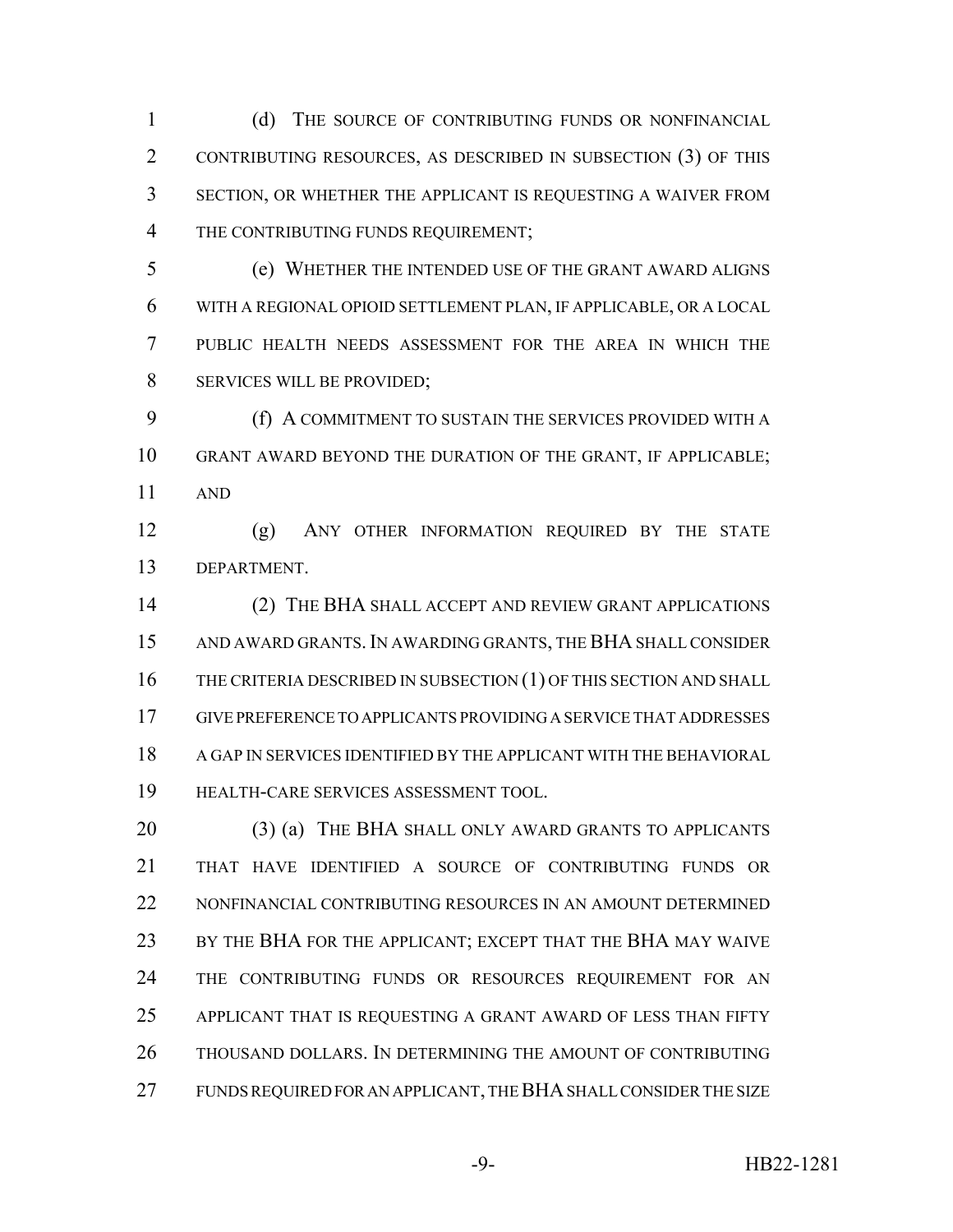OF THE APPLICANT ORGANIZATION, INCLUDING AVAILABLE STAFF AND ANNUAL OPERATING BUDGET.

 (b) NONFINANCIAL CONTRIBUTING RESOURCES MAY BE ANY NONMONETARY RESOURCES, INCLUDING IN-KIND LOCAL GOVERNMENT SERVICES, THAT DIRECTLY SUPPORT THE BEHAVIORAL HEALTH-CARE SERVICES PROVIDED WITH A GRANT AWARD.

 (4) (a) A GRANT RECIPIENT SHALL SPEND OR OBLIGATE ANY GRANT MONEY BY DECEMBER 31, 2024. ANY MONEY OBLIGATED BY DECEMBER 31, 2024, MUST BE EXPENDED BY DECEMBER 31, 2026.

 (b) A GRANT RECIPIENT MAY USE NO MORE THAN TEN PERCENT OF A GRANT AWARD FOR ADMINISTRATIVE COSTS ASSOCIATED WITH RECEIPT OF THE GRANT AWARD.

 **27-60-304. Grant program reporting requirements.** (1) EACH GRANT RECIPIENT SHALL SUBMIT A REPORT TO THE BHA FOLLOWING THE EXPIRATION OF THE GRANT TERM. THE REPORT MUST INCLUDE:

 (a) INFORMATION ABOUT THE USE OF THE GRANT AWARD, INCLUDING THE SERVICES PROVIDED WITH A GRANT AWARD AND WHERE 18 THOSE SERVICES WERE PROVIDED;

 (b) THE AMOUNT OF CONTRIBUTING FUNDS OR NONFINANCIAL 20 CONTRIBUTING RESOURCES THAT SUPPORTED THE SERVICES;

21 (c) AGGREGATED DEMOGRAPHIC INFORMATION OF THE 22 INDIVIDUALS WHO RECEIVE SERVICES FUNDED WITH A GRANT AWARD;

23 (d) WHETHER THE RECIPIENT IS CONTINUING TO PROVIDE THE 24 SERVICES, AND ANY OTHER INFORMATION REQUESTED BY THE STATE DEPARTMENT.

26 (2) (a) IN ITS ANNUAL REPORT TO THE COMMITTEES OF REFERENCE PURSUANT TO THE "STATE MEASUREMENT FOR ACCOUNTABLE,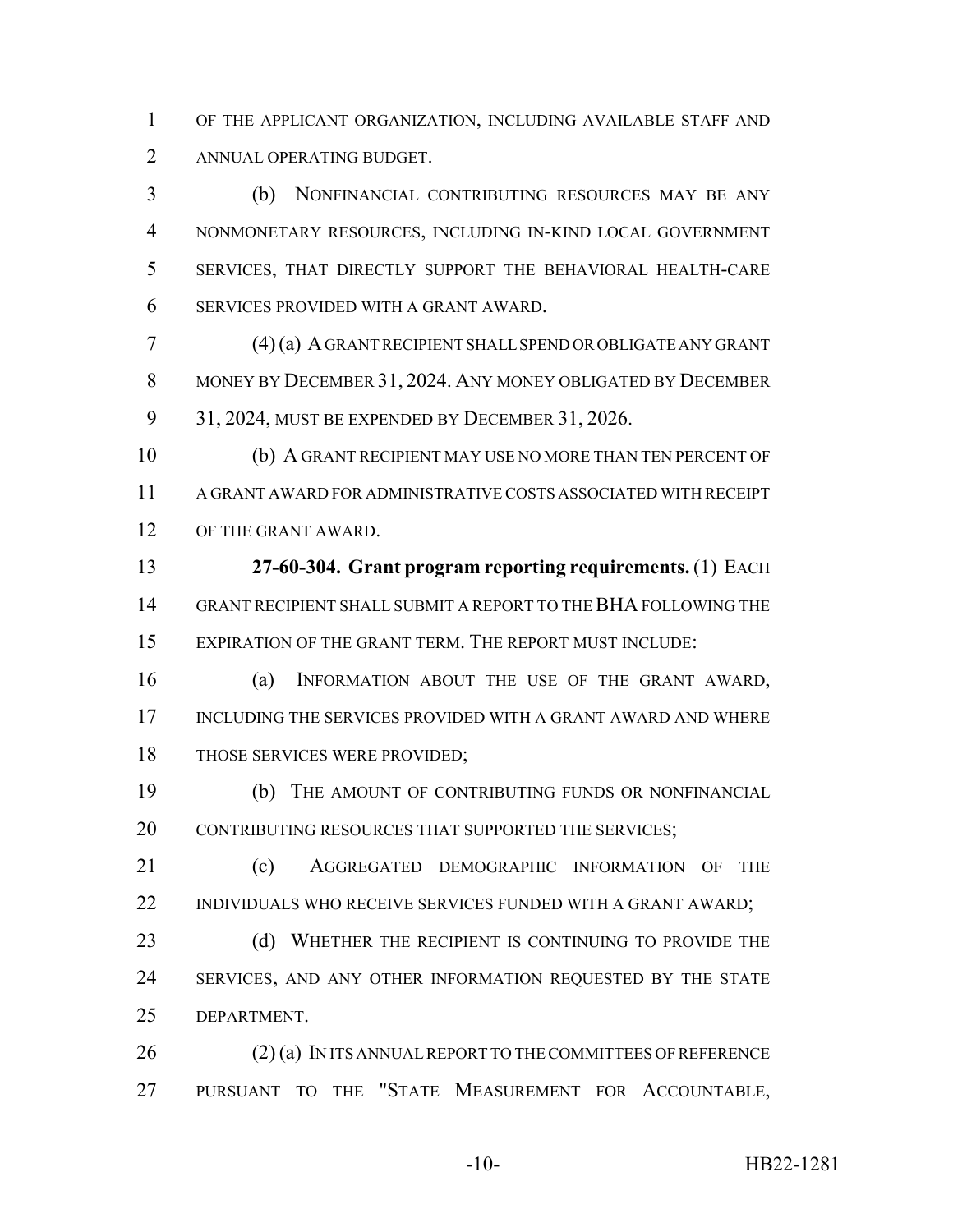RESPONSIVE, AND TRANSPARENT (SMART) GOVERNMENT ACT" REQUIRED BY SECTION 2-7-203, THE STATE DEPARTMENT SHALL PROVIDE INFORMATION ABOUT THE GRANT PROGRAM, INCLUDING INFORMATION ON THE TYPE OF SERVICES FUNDED WITH A GRANT AWARD AND WHERE THOSE SERVICES WERE PROVIDED.

6 (b) NOTWITHSTANDING SECTION -1-136  $(11)(a)(I)$ , THE REPORTING REQUIREMENT IN THIS SUBSECTION (2) CONTINUES INDEFINITELY.

 **27-60-305. Grant program funding - requirements - reports.** (1) THE GENERAL ASSEMBLY SHALL APPROPRIATE TO THE STATE DEPARTMENT NINETY MILLION DOLLARS FROM THE BEHAVIORAL AND MENTAL HEALTH CASH FUND CREATED IN SECTION 24-75-230 TO 13 IMPLEMENT THE GRANT PROGRAM.

 (2) OF THE MONEY APPROPRIATED TO THE STATE DEPARTMENT, THE BHA SHALL AWARD GRANTS IN THE FOLLOWING MANNER:

 (a) FORTY-FIVE MILLION DOLLARS FOR COMMUNITY INVESTMENT GRANTS, AS DESCRIBED IN SECTION 27-60-302 (2); AND

 (b) FORTY-FIVE MILLION DOLLARS FOR CHILDREN, YOUTH, AND FAMILY SERVICES GRANTS, AS DESCRIBED IN SECTION 27-60-302 (3).

20 (3) (a) THE STATE DEPARTMENT, BHA, AND ANY PERSON WHO RECEIVES MONEY FROM THE BHA, INCLUDING EACH GRANT RECIPIENT, SHALL COMPLY WITH THE COMPLIANCE, REPORTING, RECORD-KEEPING, AND PROGRAM EVALUATION REQUIREMENTS ESTABLISHED BY THE OFFICE OF STATE PLANNING AND BUDGETING AND THE STATE CONTROLLER IN 25 ACCORDANCE WITH SECTION 24-75-226 (5).

 (b) TO BE ELIGIBLE TO RECEIVE GRANT MONEY FOR A CAPITAL 27 EXPENDITURE, THE GRANT APPLICANT MUST SUBMIT TO THE BHA A